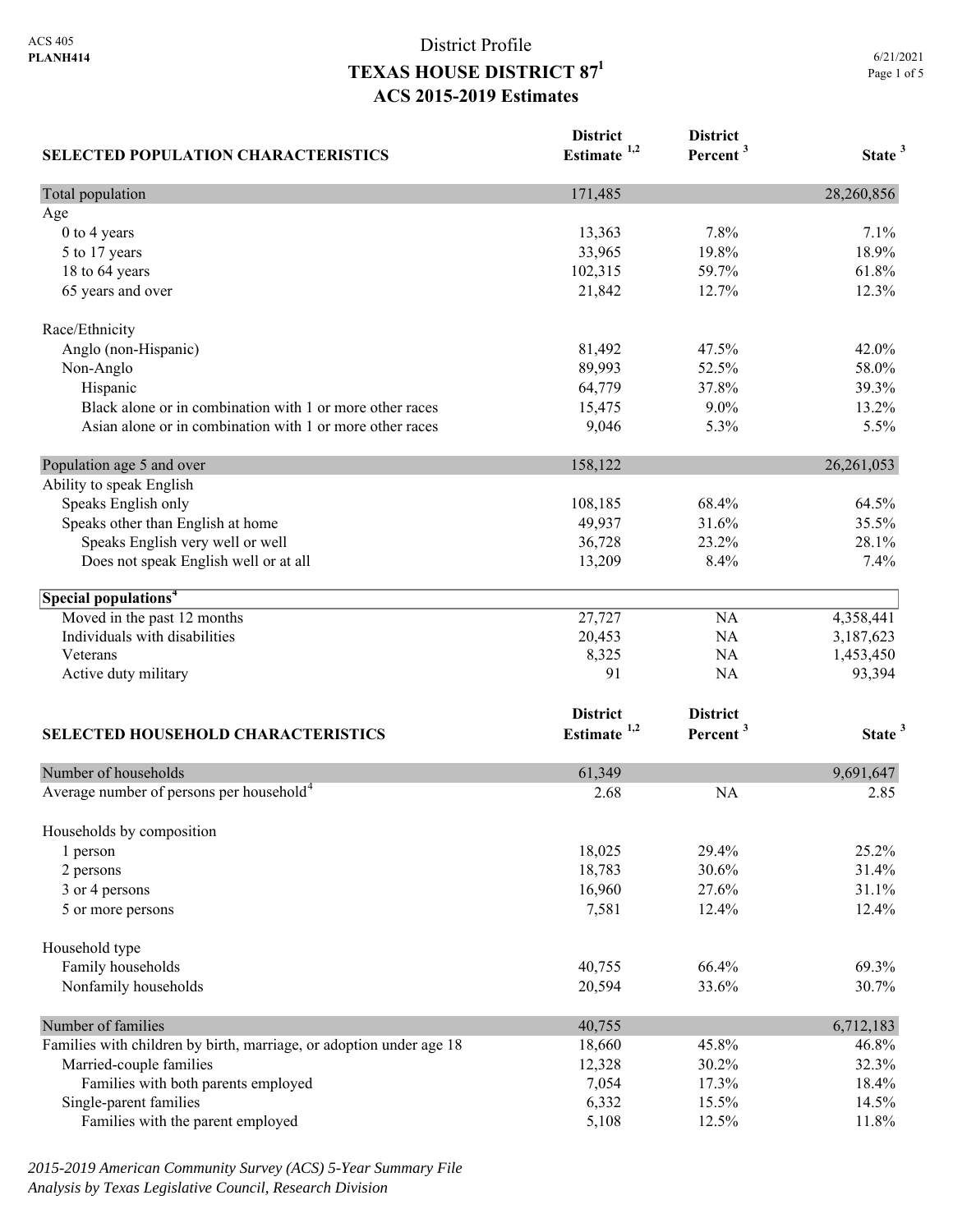| SELECTED EDUCATION CHARACTERISTICS                                       | <b>District</b><br>Estimate <sup>1,2</sup> | <b>District</b><br>Percent <sup>3</sup> | State <sup>3</sup> |
|--------------------------------------------------------------------------|--------------------------------------------|-----------------------------------------|--------------------|
| Population age 3 and over enrolled in school                             | 44,797                                     |                                         | 7,681,758          |
| School status                                                            |                                            |                                         |                    |
| In preschool (public and private)                                        | 3,124                                      | $7.0\%$                                 | $6.0\%$            |
| In kindergarten, elementary, middle, or high school (public and private) | 33,509                                     | 74.8%                                   | 69.8%              |
| In preschool through 12th grade (public only)                            | 34,769                                     | 77.6%                                   | 68.8%              |
| In college, graduate, or professional school                             | 8,164                                      | 18.2%                                   | 24.3%              |
| Population age 25 and over                                               | 108,355                                    |                                         | 18, 131, 554       |
| <b>Educational attainment</b>                                            |                                            |                                         |                    |
| Bachelor's degree or higher                                              | 16,496                                     | 15.2%                                   | 29.9%              |
| Less than high school graduate                                           | 24,174                                     | 22.3%                                   | 16.3%              |
|                                                                          | <b>District</b>                            | <b>District</b>                         |                    |
| <b>SELECTED LABOR CHARACTERISTICS</b>                                    | Estimate <sup>1,2</sup>                    | Percent <sup>3</sup>                    | State <sup>3</sup> |
| Civilian employed population age 16 and over                             | 74,944                                     |                                         | 13,253,631         |
| Civilian employment sector                                               |                                            |                                         |                    |
| Private sector                                                           | 61,566                                     | 82.1%                                   | 80.1%              |
| Government sector                                                        | 9,210                                      | 12.3%                                   | 13.0%              |
| Self-employed                                                            | 4,039                                      | 5.4%                                    | 6.7%               |
| Industry for civilian employed population                                |                                            |                                         |                    |
| Agriculture, forestry, fishing, hunting, and mining                      | 3,169                                      | 4.2%                                    | 3.0%               |
| Construction                                                             | 7,141                                      | 9.5%                                    | 8.6%               |
| Manufacturing                                                            | 12,655                                     | 16.9%                                   | 8.5%               |
| Wholesale trade                                                          | 1,945                                      | 2.6%                                    | 2.9%               |
| Retail trade                                                             | 9,180                                      | 12.2%                                   | 11.4%              |
| Transportation and warehousing and utilities                             | 4,085                                      | 5.5%                                    | 5.9%               |
| Information                                                              | 727                                        | 1.0%                                    | 1.7%               |
| Finance and insurance, and real estate and rental and leasing            | 2,920                                      | 3.9%                                    | 6.7%               |
| Professional, scientific, management, administrative, and waste mgmt.    | 5,305                                      | 7.1%                                    | 11.5%              |
| Educational services and health care and social assistance               | 13,581                                     | 18.1%                                   | 21.6%              |
| Arts, entertainment, recreation, accommodation, and food services        | 6,882                                      | 9.2%                                    | 9.2%               |
| Other services, except public administration                             | 3,923                                      | 5.2%                                    | 5.2%               |
| Public administration                                                    | 3,431                                      | 4.6%                                    | 4.0%               |
| Population age 16 to 64                                                  | 107,359                                    |                                         | 18,273,711         |
| Worked at all in the past 12 months                                      | 76,761                                     | 71.5%                                   | 75.4%              |
| Worked 50-52 weeks                                                       | 62,397                                     | 58.1%                                   | 59.0%              |
| Usually worked 35 or more hours per week                                 | 54,577                                     | 50.8%                                   | 52.2%              |
| Usually worked less than 35 hours per week                               | 7,820                                      | 7.3%                                    | 6.8%               |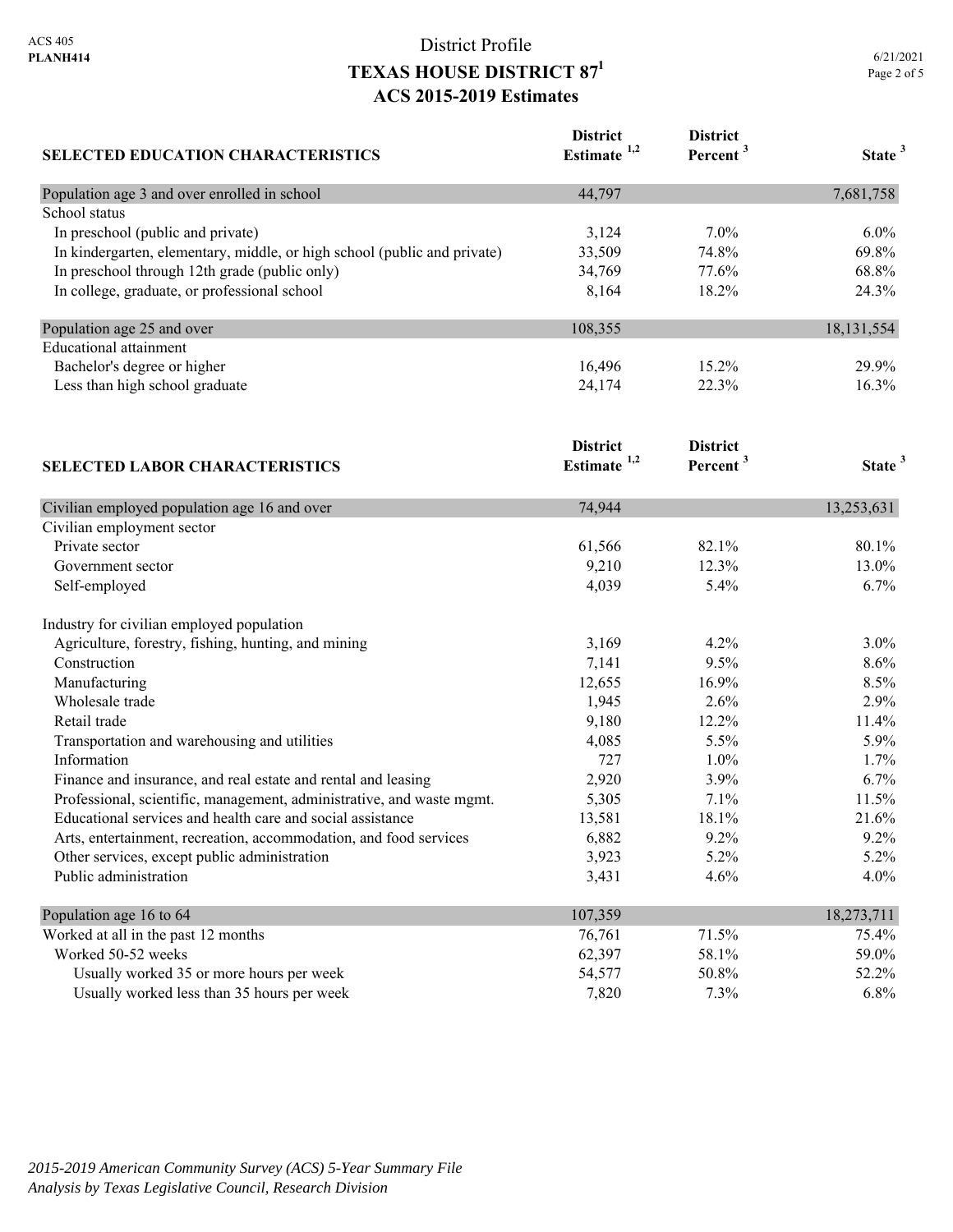| <b>SELECTED LABOR CHARACTERISTICS (continued)</b>               | <b>District</b><br>Estimate <sup>1,2</sup> | <b>District</b><br>Percent <sup>3</sup> | State <sup>3</sup> |
|-----------------------------------------------------------------|--------------------------------------------|-----------------------------------------|--------------------|
| Workers age 16 and over                                         | 74,283                                     |                                         | 13,115,511         |
| Means of transportation to work                                 |                                            |                                         |                    |
| Public transportation                                           | 270                                        | 0.4%                                    | 1.4%               |
| Private vehicle                                                 | 70,108                                     | 94.4%                                   | 90.5%              |
| Walk / bicycle / motorcycle                                     | 1,572                                      | 2.1%                                    | 1.9%               |
| Taxi / other means                                              | 638                                        | 0.9%                                    | 1.2%               |
| Worked at home                                                  | 1,695                                      | 2.3%                                    | 5.0%               |
| Travel time to work <sup>5</sup>                                |                                            |                                         |                    |
| Less than 15 minutes                                            | 29,606                                     | 39.9%                                   | 23.6%              |
| 15 minutes to 29 minutes                                        | 30,921                                     | 41.6%                                   | 34.2%              |
| 30 minutes to 44 minutes                                        | 6,953                                      | 9.4%                                    | 20.8%              |
| 45 minutes to 59 minutes                                        | 2,069                                      | 2.8%                                    | 8.3%               |
| 60 minutes or more                                              | 3,039                                      | 4.1%                                    | 8.1%               |
| <b>SELECTED INCOME CHARACTERISTICS</b>                          | <b>District</b><br>Estimate <sup>1,2</sup> | <b>District</b><br>Percent <sup>3</sup> | State <sup>3</sup> |
| Persons in poverty <sup>6</sup>                                 | 29,715                                     | 18.1%                                   | 14.7%              |
| Per capita income <sup>4</sup>                                  | \$23,420                                   | NA                                      | \$31,277           |
| Number of households                                            | 61,349                                     |                                         | 9,691,647          |
| Annual household income                                         |                                            |                                         |                    |
| Less than \$10,000                                              | 4,504                                      | 7.3%                                    | 6.1%               |
| \$10,000 to \$24,999                                            | 11,218                                     | 18.3%                                   | 12.9%              |
| \$25,000 to \$49,999                                            | 16,528                                     | 26.9%                                   | 21.8%              |
| \$50,000 to \$99,999                                            | 18,656                                     | 30.4%                                   | 30.1%              |
| \$100,000 to \$199,999                                          | 8,404                                      | 13.7%                                   | 21.7%              |
| \$200,000 and over                                              | 2,039                                      | 3.3%                                    | 7.4%               |
| Households with social security income                          | 16,679                                     | 27.2%                                   | 25.6%              |
| Households with supplemental security income (SSI)              | 3,319                                      | 5.4%                                    | 4.7%               |
| Households with public assistance income'                       | 899                                        | 1.5%                                    | 1.4%               |
| Households that received food stamps/SNAP in the past 12 months | 8,143                                      | 13.3%                                   | 11.8%              |
| Number of families living in poverty                            | 6,048                                      |                                         | 759,269            |
| With related children under age 18                              | 4,575                                      | 75.6%                                   | 77.1%              |
| Married couple families                                         | 1,504                                      | 24.9%                                   | 26.2%              |
| Single-parent families                                          | 3,071                                      | 50.8%                                   | 50.9%              |
| Female head of household                                        | 2,618                                      | 43.3%                                   | 44.4%              |
| Male head of household                                          | 453                                        | 7.5%                                    | 6.4%               |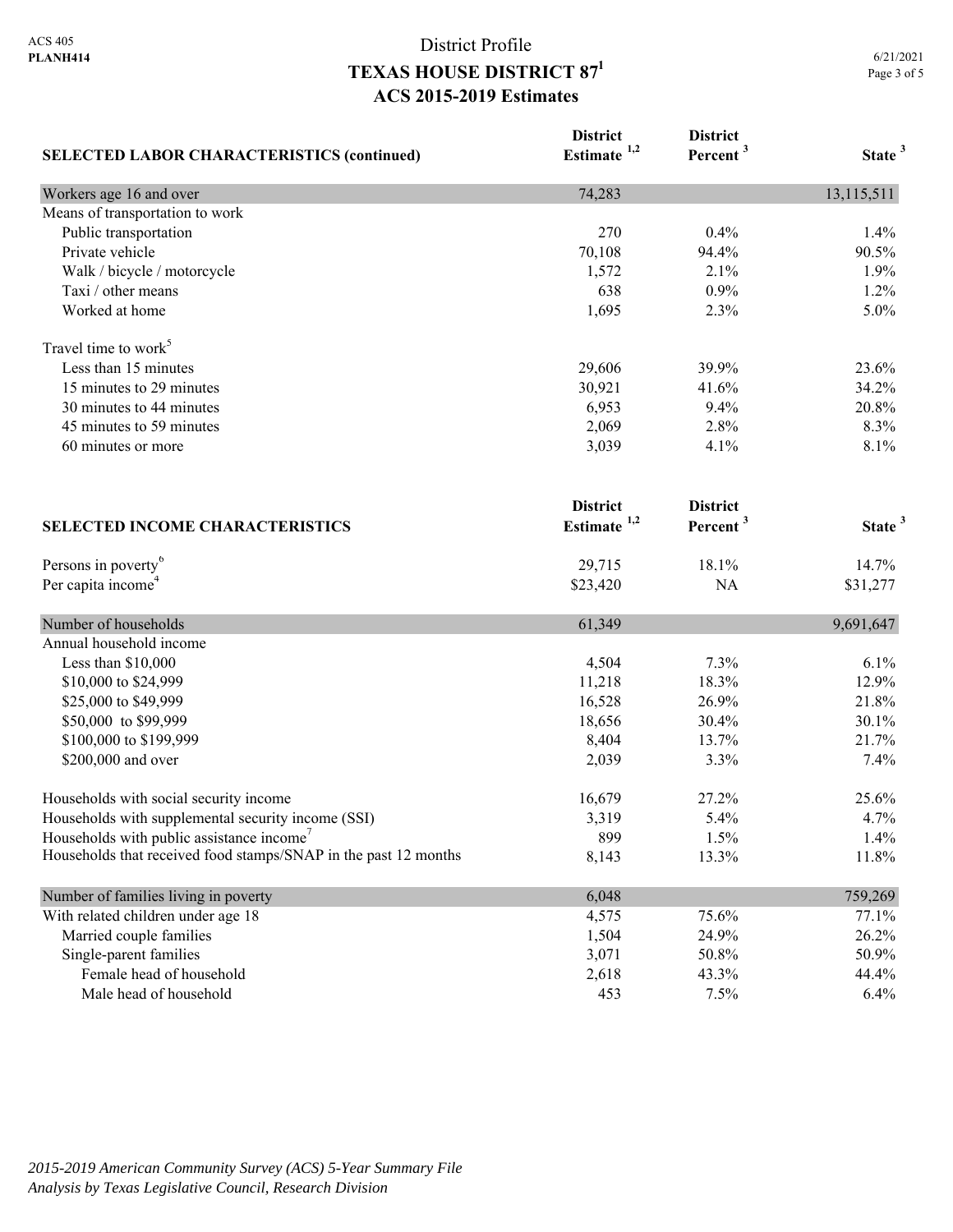**SELECTED HOUSING CHARACTERISTICS District Estimate 1,2 District Percent <sup>3</sup> State <sup>3</sup>** Number of housing units 10,937,026 Age of housing Built in 2010 or later 10.4% 10.4% 10.4% 10.4% 10.4% 10.4% 10.4% 10.4% 10.4% 10.4% 10.5 mm Built between 2000 and 2009 5,337 7.3% 19.3% 19.3% Built between 1990 and 1999 **5,501** 5,501 7.5% 15.2% Built between 1970 and 1989 16,007 16,007 22.0% 31.4% Built before 1970 23.7% 23.7% Occupancy status Owner-occupied 37,077 50.9% 54.9% Renter-occupied 24,272 33.3% 33.7% Vacant 11,524 15.8% 11.4% Median gross rent (contract rent plus estimated utility and fuel cost)<sup>4</sup> \$803 NA \$1,045 Median value of owner-occupied housing units<sup>4</sup> \$93,700 NA \$172,500 Number of owner-occupied housing units 37,077 6,004,802 Value of owner-occupied housing Less than \$50,000 6,351 17.1% 8.9% \$50,000 to \$99,999 13,457 36.3% 16.5% 16.5% \$100,000 to \$199,999 11,074 29.9% 32.2% \$200,000 to \$499,999 34.8% 36 and 5,403 14.6% 34.8% \$500,000 and above 792 2.1% 7.6% Selected monthly owner costs as a percentage of household income<sup>8</sup> 35 percent or more 15.3% 13.3% 13.3% 13.3% 15.3% 20 to 34.9 percent 24.9% 24.9% 26.218 22.2% 24.9% Less than 20 percent 23,591 63.6% 59.0% 59.0% Vehicles available in owner-occupied housing units No vehicle  $1,071$   $2.9\%$   $2.1\%$ One or more vehicles 97.9% 97.9% 97.9% Number of renter-occupied housing units 24,272 3,686,845 Gross rent<sup>9</sup> Less than \$500 2,062 8.5% 6.2% \$500 to \$749 13.4% 13.4% 13.4% 13.4% 13.4% 13.4% 13.4% 13.4% 13.4% 13.4% 13.4% 13.4% 13.4% 13.4% 13.4% 13.4% 13.4%  $\frac{$750 \text{ to } $999} \quad 24.2\%$ \$1,000 to \$1,249 3,647 15.0% 20.7% \$1,250 and above 30.5% 30.5% 30.5% Gross rent as a percentage of household income<sup>8</sup> 35 percent or more 35.9% 35.9% 35.9% 20 to 34.9 percent 32.1% 32.1% 32.1% Less than 20 percent 24.9% 24.9% 26.521 26.9% 24.9% Vehicles available in renter-occupied housing units No vehicle 10.5% 10.5% 10.5% 10.5% 10.5% 10.5% 10.5% 10.5% 10.5% 10.5% 10.5% 10.5% 10.5% 10.5% 10.5% 10.5% 10.5% One or more vehicles 89.5% 89.5%